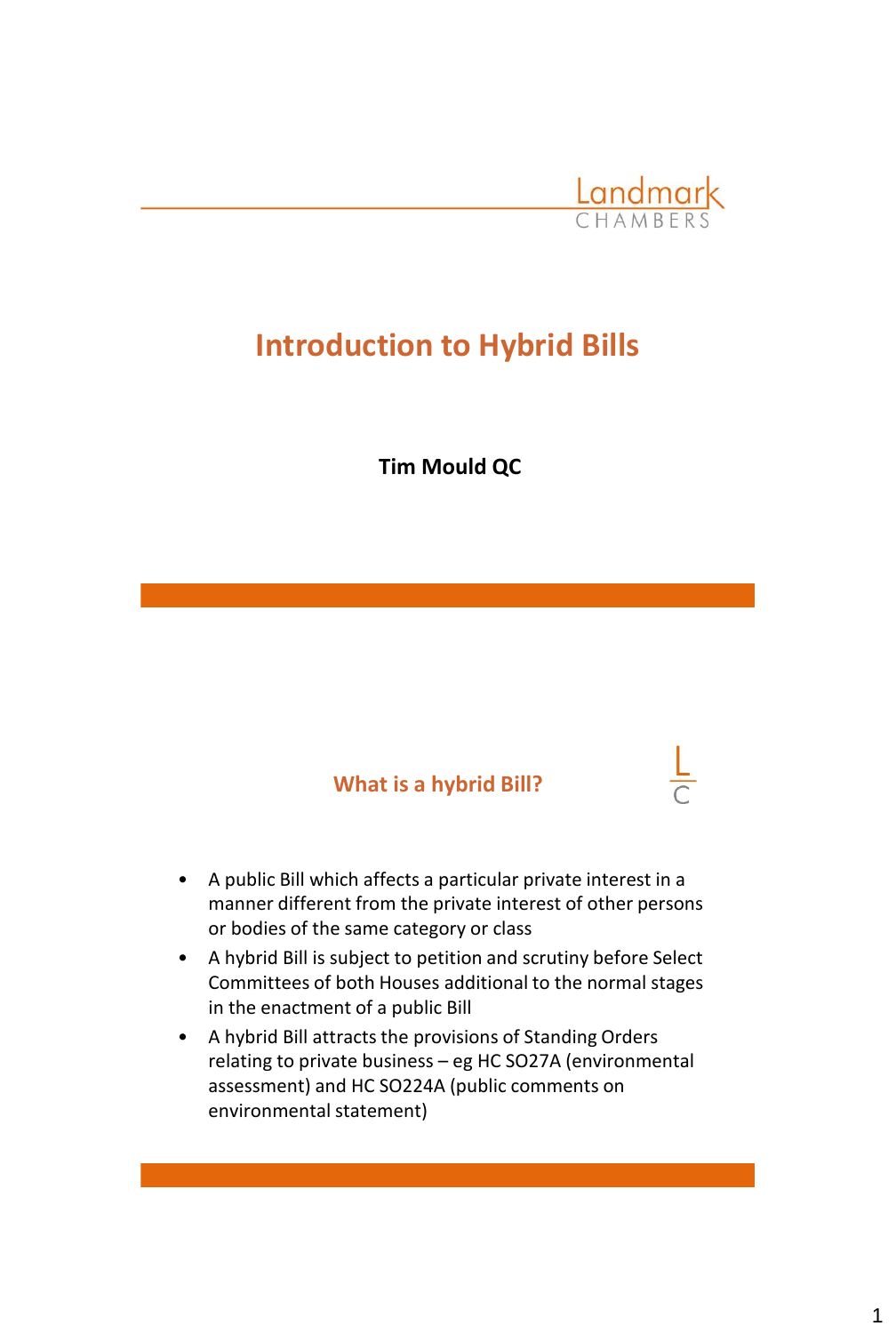#### **Hybrid Bills in modern times**

 $\frac{L}{C}$ 

- Three hybrid Bills enacted since 1992
- Channel Tunnel Rail Link Bill (enacted 1996)
- Crossrail Bill (enacted 2008)
- High Speed Rail (London West Midlands) Bill (enacted 2017)

#### **Forthcoming hybrid Bills**

- Queen's Speech High Speed Rail (West Midlands Crewe) Bill – Phase 2a of HS2
- This Parliament High Speed Rail Phase 2b Bill?
- Crossrail 2 Bill?
- HS3 Bill?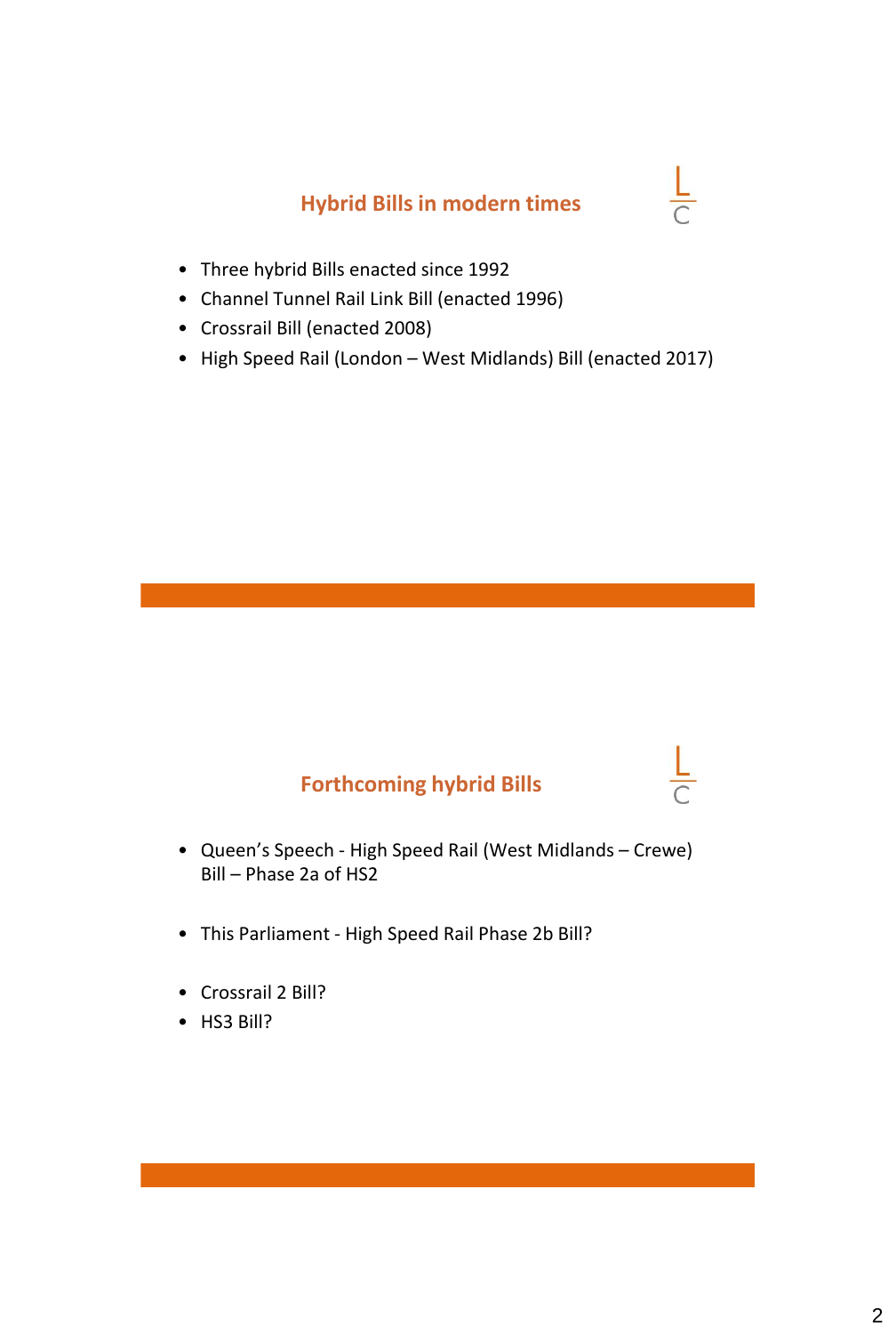**Characteristics of modern hybrid Bill**



- Railway Bill promoted and sponsored by Government
- Inappropriate for projects promoted by local government or private interests (Heathrow third runway, local mass transit schemes - Planning Act 2008 or Transport and Works Act 1992)
- Authorises works to construct and operate railway
- Grants development consent (deemed planning permission)
- Authorises compulsory purchase of land and rights required for Bill purposes
- Authorises wide range of ancillary and incidental activities

### **Characteristics of modern hybrid Bill**

- Broadly speaking, applies compensation provisions of Land Compensation Acts
- No special compensation regime for construction impacts
- Section 10 Compulsory Purchase Act 1965 applies
- No special compensation regime for operational impacts
- Part 1 Land Compensation Act 1973 applies
- Statutory blight regime applies under Town and Country Planning Act 1990
- Government prefers to address generalised blight through non-statutory schemes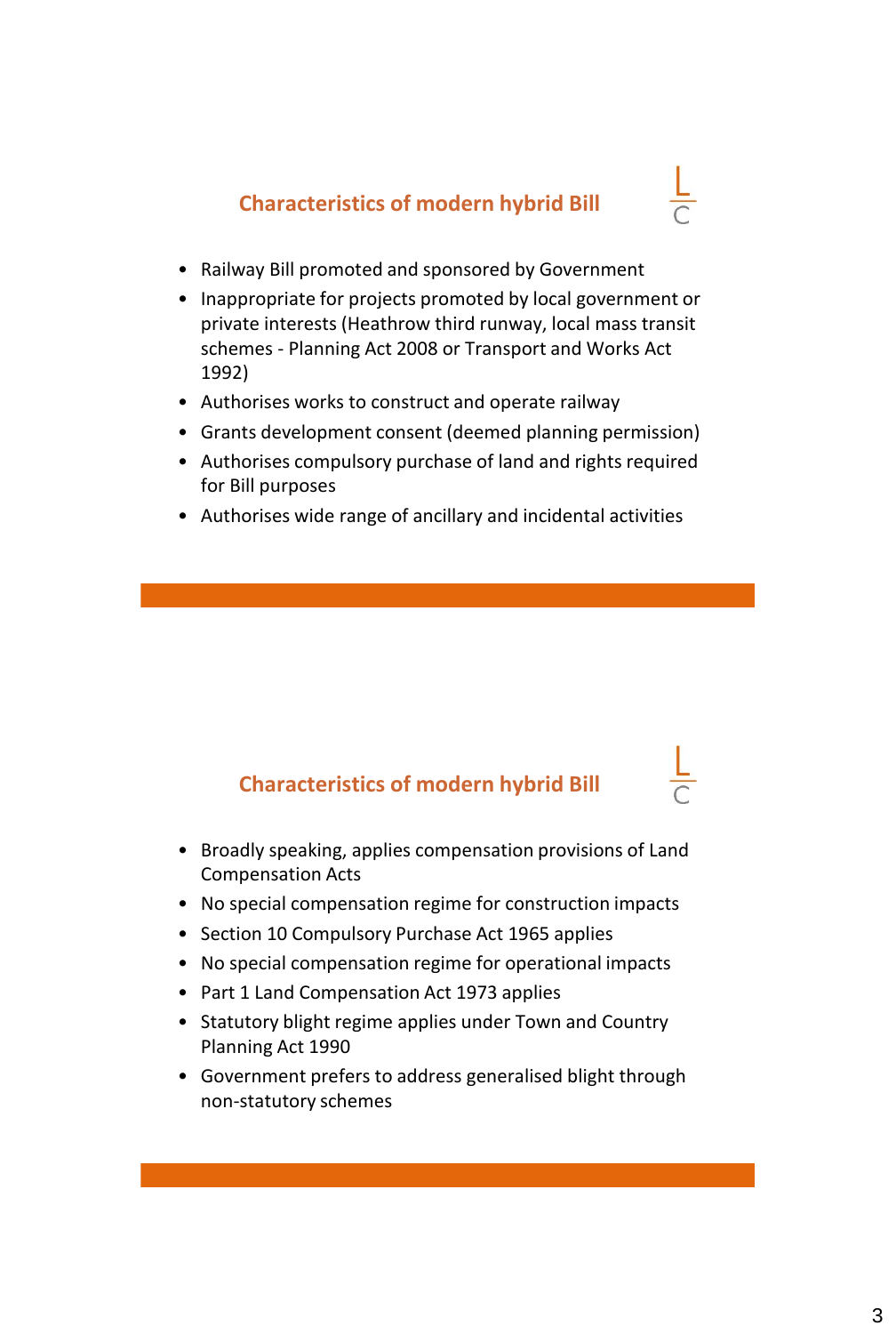#### **Control of environmental impacts**

- Established model is mixture of statutory and non-statutory measures
- Existing environmental protection legislation
- Control of Pollution Act 1974 construction site licensing
- Habitats Regulations 2010 EPS licensing
- Controls under hybrid Bill
- Local highway authority approves lorry routes
- Protective provisions for statutory regulatory bodies
- Non-statutory controls
- Environmental minimum requirements (EMRs)

#### **Environmental minimum requirements**

- EMRs
- Code of Construction Practice
- Planning, environmental and heritage memoranda
- Register of undertakings and assurances given by promoter in published information papers (IPs), letters of assurance, recorded in agreements or given directly to Parliament
- Published in draft on introduction of Bill negotiated or settled during passage of Bill through Parliament
- Adopted at Royal Assent
- Enforced through construction contracts or via Secretary of **State**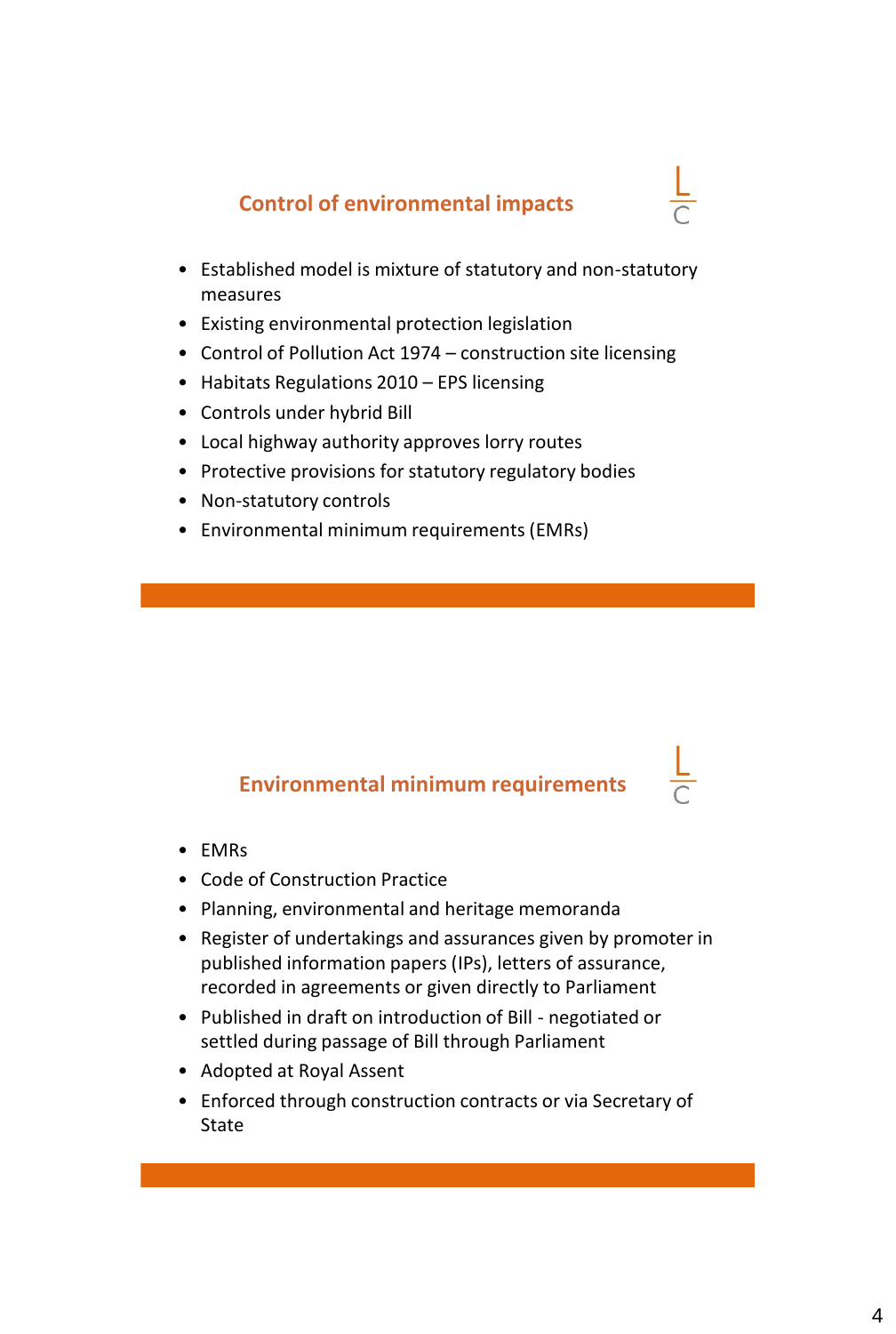#### **Planning regime**

- Bill seeks deemed planning permission
- Broadly similar to outline planning permission
- Detailed scheme for approval of detailed design, mitigation arrangements, construction arrangements and restoration of working sites by local planning authorities
- Bill disapplies related regulatory controls (listed building consent, ancient monuments) and replaces with non – statutory regime under EMRs (heritage memorandum and heritage agreements)
- Enforcement of planning control rests with LPAs

#### **Environmental impact assessment**

- EIA Directive and 2017 Regulations procedures for EIA do not apply as Bill grants development consent upon enactment
- Supreme Court decision in Buckinghamshire CC [2014]
- Standing Orders 27A and 224A procedures fulfil the objectives of the EIAD, including as to public participation
- Environmental statement to be deposited with Bill under SO 27A
- Environmental information to be included as specified in schedule 4 to EIA Regulations 2017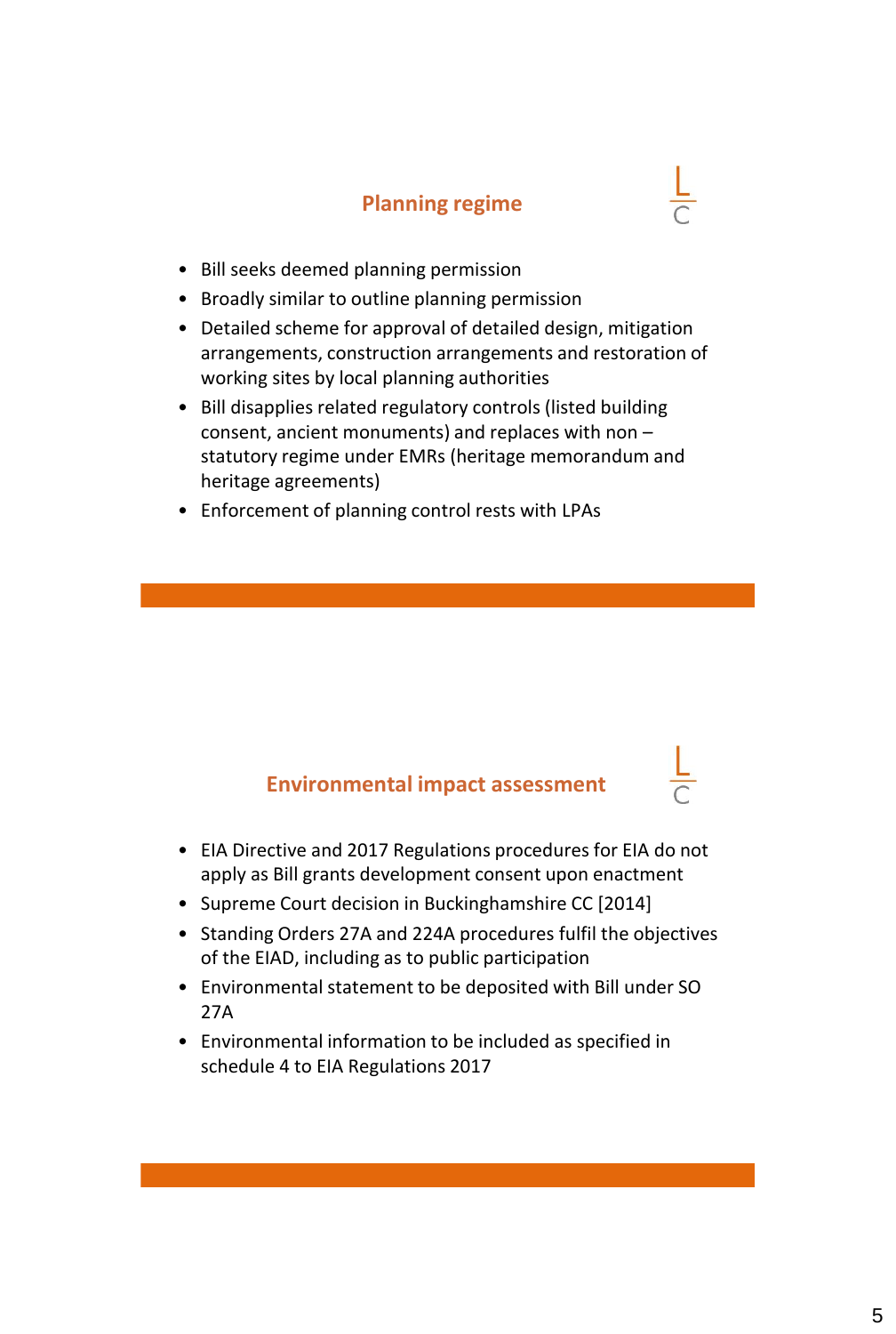#### **Information Papers**



- Published on introduction of Bill into First House
- Include wide range of policy commitments given by promoter on construction and operation of railway
- Noise design, construction, operational and maintenance controls
- Property policies ground settlement, accommodation works

## **Rights of specific private and local interests**

- Right to petition both Houses seeking remedy or relief to protect that interest (eg amendment to Bill, commitments from promoter)
- Petitions heard by Select Committee
- Right may be exercised in both Houses
- Oral procedure
- Petitioner has right to begin and reply
- Promoter has right to respond if Select Committee finds case to answer
- Formal decisions of Select Committee published in Special Report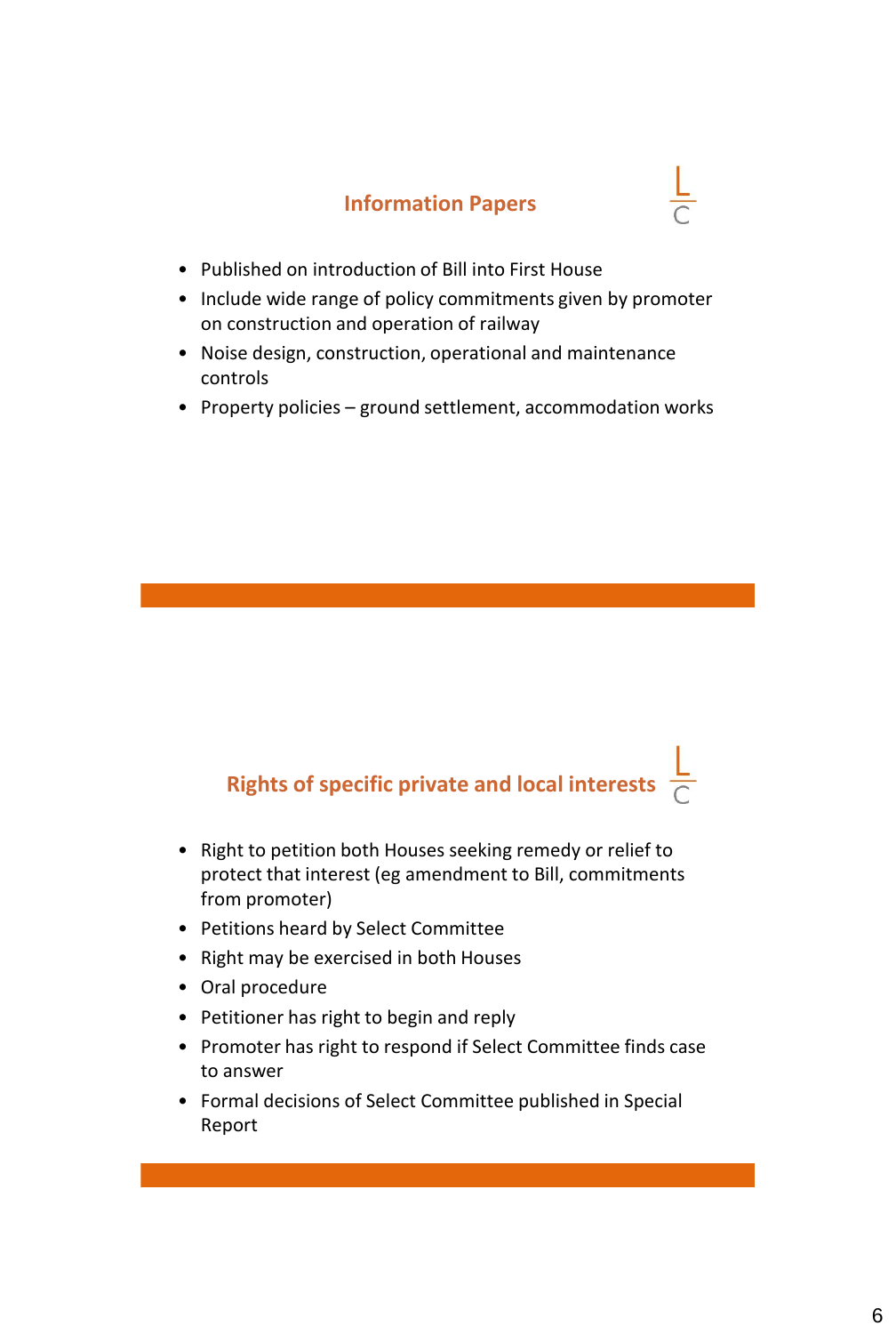- Persons whose property or interests are specially and directly affected by the Bill
- Select Committee has power also to admit local authorities and other established representative bodies
- Promoter has right to challenge locus standi before Select Committee in both Houses
- Standing is broadly similar to right to appear under section 11 of Transport and Works Act 1992
- Current practice on standing House of Lords Select Committee on HS2 Phase One Bill (Special Report Appendix 2)

#### **Jurisdiction of Select Committees**

- Select Committee membership and terms of reference are set on instruction of House at Second Reading of the Bill
- Established convention that Select Committee may not question or hear petitions against the principle of the Bill
- Promoter not required to prove the expediency of the Bill (contrast TWAOs and, in absence of NPS, DCOs).
- Established convention that Second House Select Committee will not require the amendment of the Bill by way of an Additional Provision (i.e. broadly speaking, a rehybridising amendment)
- See HL Special Report on HS2 Phase One Bill at [21]-[26].